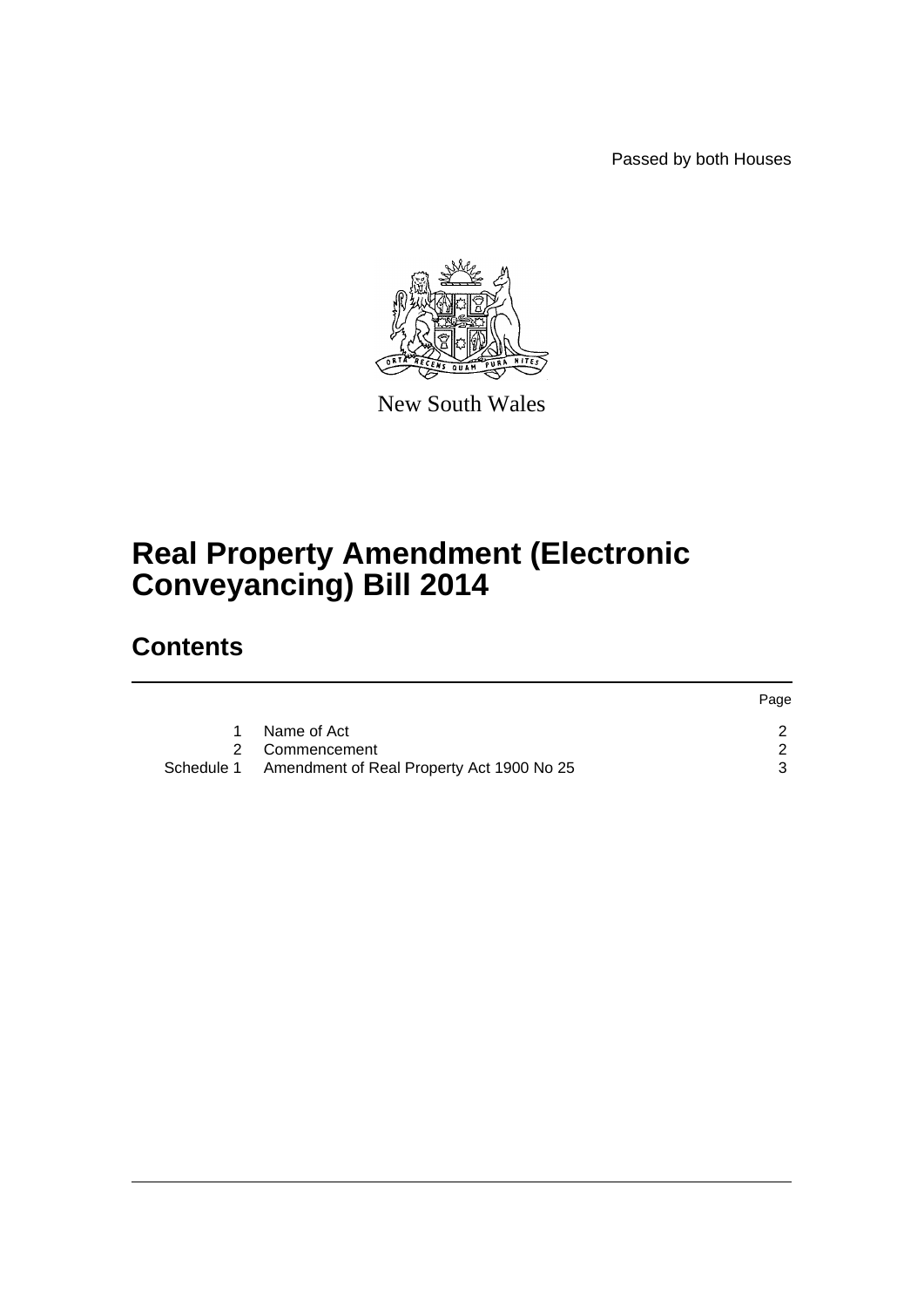*I certify that this public bill, which originated in the Legislative Assembly, has finally passed the Legislative Council and the Legislative Assembly of New South Wales.*

> *Clerk of the Legislative Assembly. Legislative Assembly, Sydney,* , 2014



New South Wales

# **Real Property Amendment (Electronic Conveyancing) Bill 2014**

Act No , 2014

An Act to amend the *Real Property Act 1900* to facilitate the implementation of, and supplement, the national law relating to electronic conveyancing; to change registration procedures for caveats; and for other purposes.

*I have examined this bill and find it to correspond in all respects with the bill as finally passed by both Houses.*

*Assistant Speaker of the Legislative Assembly.*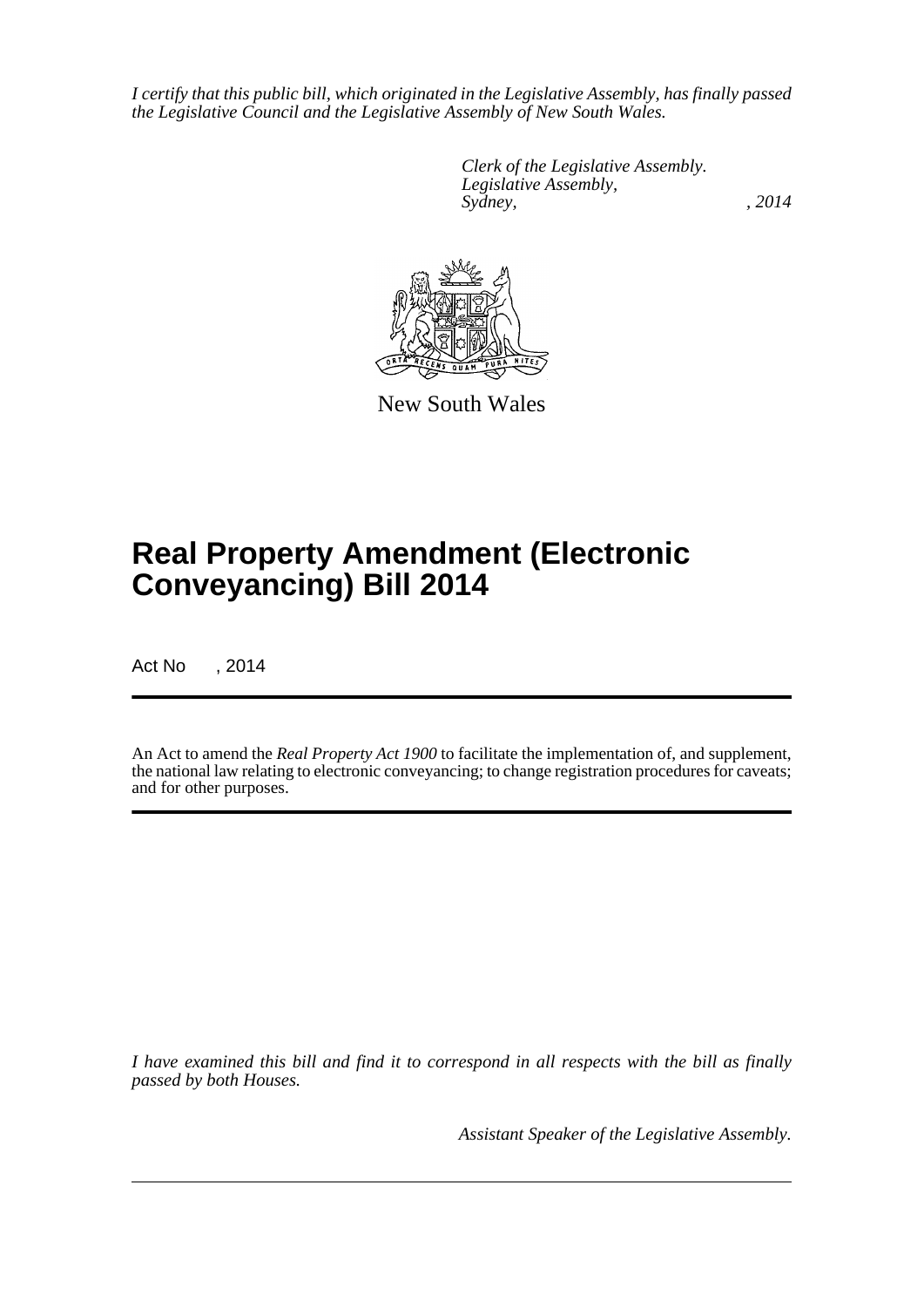### <span id="page-2-0"></span>**The Legislature of New South Wales enacts:**

#### **1 Name of Act**

This Act is the *Real Property Amendment (Electronic Conveyancing) Act 2014*.

#### <span id="page-2-1"></span>**2 Commencement**

This Act commences on the date of assent to this Act.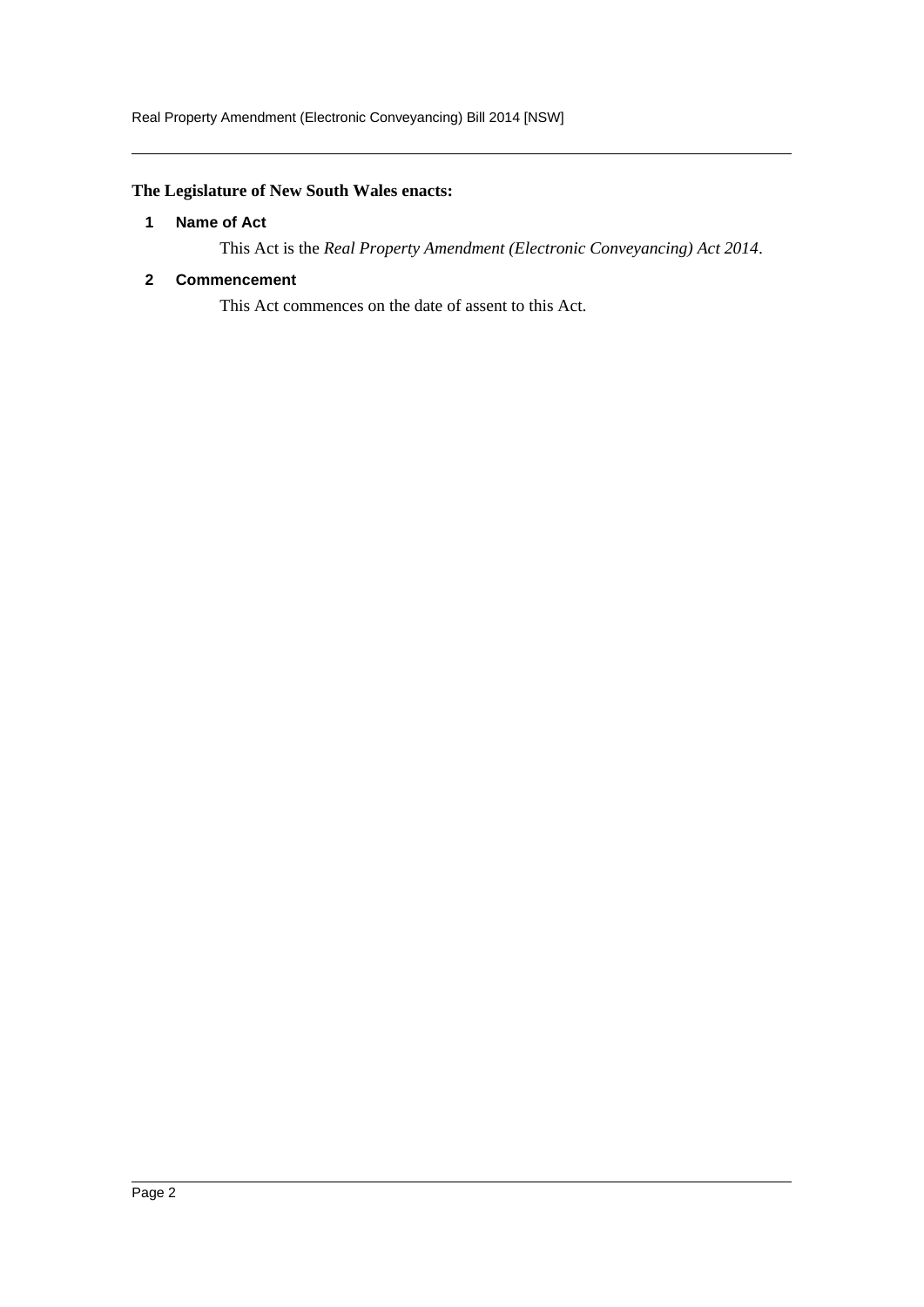### <span id="page-3-0"></span>**Schedule 1 Amendment of Real Property Act 1900 No 25**

#### **[1] Section 3 Definitions**

Omit the definitions of *Approved form*, *Dealing* and *Instrument* from section 3 (1) (a).

#### **[2] Section 3 (1) (a)**

Insert in alphabetical order:

*Approved form*—Form approved by the Registrar-General for the purposes of any provision of this or any other Act in relation to which the expression is used (see section 104), including an electronic data file containing such a form.

*Dealing*—Any instrument other than a grant or caveat, including an electronic form of that instrument, being an instrument:

- (a) that is registrable or capable of being made registrable under the provisions of this Act, or
- (b) in respect of which any recording in the Register is by this or any other Act or any Act of the Commonwealth required or permitted to be made.

**Note.** The *Electronic Conveyancing National Law (NSW)* facilitates the electronic lodgment of registry instruments. Dealings are a type of registry instrument. *Digitally sign*—Has the same meaning as in the *Electronic Conveyancing*

*National Law (NSW)*. *Electronic Lodgment Network*—An Electronic Lodgment Network under the *Electronic Conveyancing National Law (NSW)*.

*Instrument*—Any grant, certificate of title, conveyance, assurance, deed, map, plan, will, probate, or exemplification of will, or any other document in writing or in electronic form relating to the disposition, devolution or acquisition of land or evidencing title to land.

*Lodge*—Includes lodge electronically in accordance with:

- (a) this Act (see section 3A (Application of Act to electronic form plans and other documents)), or
- (b) the *Electronic Conveyancing National Law (NSW)*.

*Sign*—Includes digitally sign in accordance with the *Electronic Conveyancing National Law (NSW)*.

#### **[3] Section 3 (1) (b)**

Omit "describing". Insert instead "description of".

#### **[4] Section 12 Powers of Registrar-General**

Insert "and" at the end of section 12 (3) (a) and (b).

#### **[5] Section 12 (3) (e)**

Insert at the end of section 12 (3) (d):

, and

(e) the Registrar-General must keep a record of every correction.

#### **[6] Section 12 (3A) (d)**

Insert at the end of section 12 (3A) (c):

, and

(d) the Registrar-General must keep a record of every correction.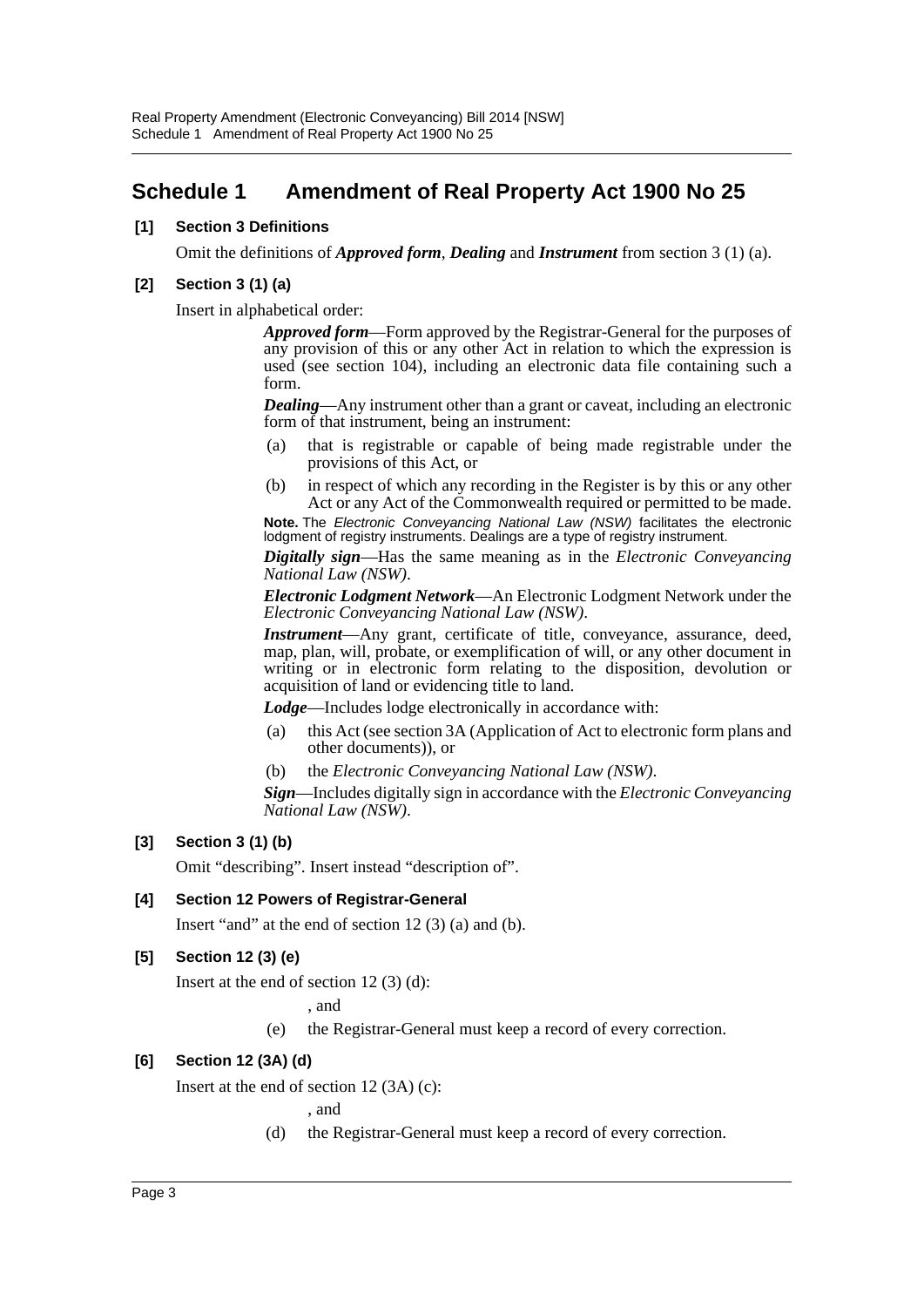#### **[7] Section 12 (6) and (7)**

Insert after section 12 (5):

- (6) The powers of the Registrar-General under this section may be exercised with respect to electronic lodgments in conjunction with powers granted under the *Electronic Conveyancing National Law (NSW)*.
- (7) A power to correct errors and omissions conferred by subsection (1) includes a power to correct errors and omissions resulting from a malfunction of an Electronic Lodgment Network or of any electronic system in which information is communicated between the Electronic Lodgment Network and the Registrar-General.

#### **[8] Section 12D Registrar-General's Directions**

Insert after section 12D (1) (b):

(b1) the preparation and lodgment of registry instruments under the *Electronic Conveyancing National Law (NSW)*,

#### **[9] Sections 33AA and 33AB**

Insert after section 33:

#### **33AA Non-issue of certificate of title: electronic transactions**

- (1) The Registrar-General may, from time to time, determine circumstances when, or classes of persons to whom, certificates of title will not be issued without a request under section 33 (5).
- (2) If the Registrar-General does not issue a certificate of title, the Registrar-General must make an entry in the relevant folio of the Register, in such form and manner as the Registrar-General considers appropriate, indicating:
	- (a) that a certificate of title has not been issued, and
	- (b) the name of the person who has control of the right to deal in the land, being the person whom the Registrar-General considers would be best entitled to be issued with the certificate of title if the issue of a certificate of title were requested.
- (3) The Registrar-General may, on the request of the holder of a certificate of title, cancel the certificate of title and make an entry in the Register under subsection (2) (as if a certificate of title had not been issued).
- (4) The Registrar-General may determine:
	- (a) the circumstances in which a request can be made under subsection (3), and
	- (b) the requirements to be complied with by the person making the request, and
	- (c) the method by which the certificate of title is to be cancelled.

#### **33AB Alternative to production of a certificate of title**

(1) A statutory requirement for the lodgment or production of a certificate of title that is imposed in connection with the registration of a matter may, if the relevant folio notes that no certificate of title has been issued, be satisfied by the person recorded in the Register (under section 33AA) as the person having control of the right to deal in the land providing electronic consent to the registration of the matter.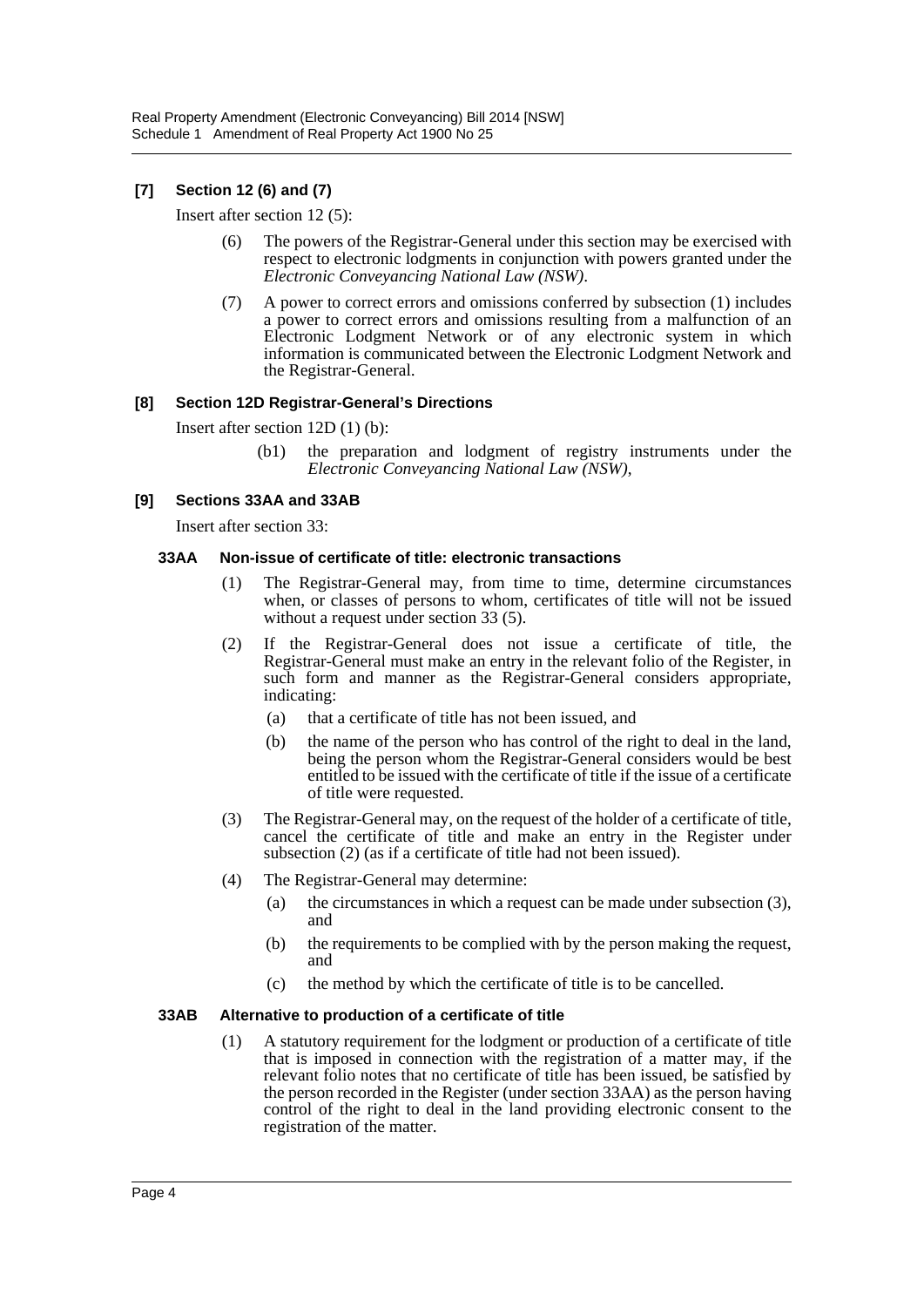- (2) The electronic consent must:
	- (a) be provided in a form and manner approved by the Registrar-General, and
	- (b) be digitally signed by or on behalf of the person who has control of the right to deal in the land.
- (3) The Registrar-General may assume that a person having control of the right to deal in the land who provides an electronic consent to the registration of a matter has all necessary authority to provide it or to withdraw it.
- (4) In this section:

*electronic consent* means a consent contained in an electronic communication.

*registration* means any recording, entry or notation in the Register, or any other action in connection with the Register, that the Registrar-General is authorised or required to make or take by or under this or any other Act.

*statutory requirement* means a requirement made by or under this or any other Act.

#### **[10] Section 36 Lodgment and registration of documents**

Insert after section 36 (11):

(12) If the Registrar-General refuses to register a dealing executed or lodged in electronic form and the parties to the dealing wish to proceed with the registration, the Registrar-General may require the relevant instruments to be executed and lodged for registration in paper form.

#### **[11] Section 74F Lodgment of caveats against dealings, possessory applications, plans and applications for cancellation of easements or extinguishment of restrictive covenants**

Insert "or, in the case of a caveat lodged by means of an Electronic Lodgment Network, be verified in a way approved by the Registrar-General" after "declaration" in section  $74F(5)$  (c).

#### **[12] Section 74F (6)**

Omit "unless the consent of the registered proprietor is endorsed on the caveat".

#### **[13] Section 74I Lapse of caveat where dealing or delimitation plan is subsequently lodged for recording**

Insert ", by a judgment creditor under any writ that cannot be recorded because of the caveat" after "registered proprietor" in section 74I (1).

#### **[14] Section 104 Approved forms**

Insert after section 104 (3):

(4) The Registrar-General may approve an electronic version of any form, including any form approved under this section.

#### **[15] Section 115A**

Insert after section 115:

#### **115A Certification of electronic instrument**

(1) The Registrar-General may, on the application of any interested person and payment of the prescribed fee (if any), produce in a paper form a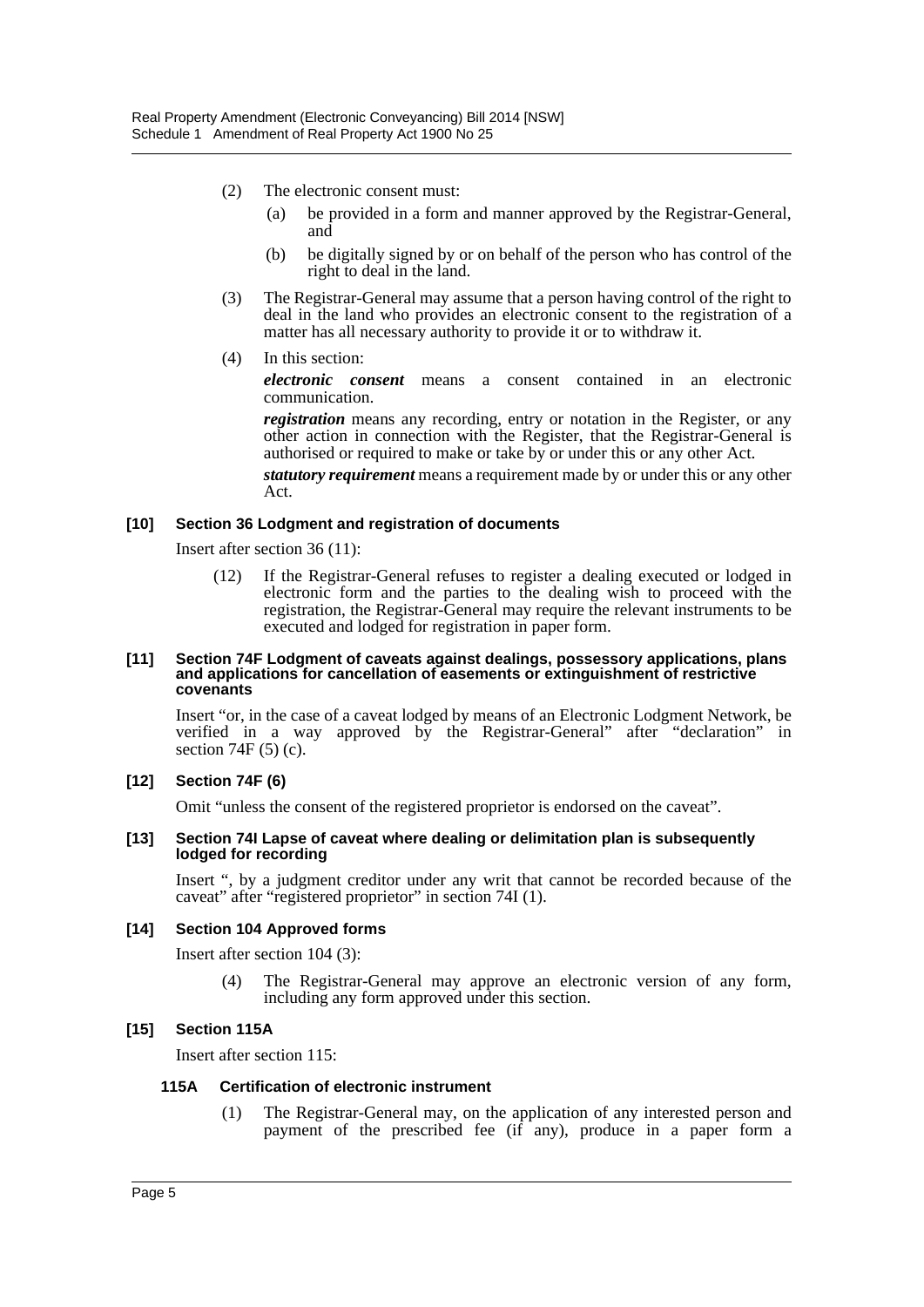representation of any electronic instrument lodged by means of an Electronic Lodgment Network.

- (2) The Registrar-General may certify the electronic representation in any manner determined by the Registrar-General.
- (3) A representation of an electronic instrument certified in accordance with this section is evidence of the contents and nature of the electronic instrument.

#### **[16] Section 117 Certificate of correctness: paper lodgment**

Insert "lodged in paper form" after "caveat" where firstly occurring in section 117 (1).

#### **[17] Section 117 (1A)**

Insert "lodged in paper form that is" after "any dealing".

#### **[18] Section 117 (1A) (a)**

Insert "(other than through an Electronic Lodgment Network)" after "electronically" where firstly occurring.

#### **[19] Section 117A**

Insert after section 117:

#### **117A Certificate of correctness: electronic lodgment**

- (1) The Registrar-General may reject, or may refuse to accept or to take any action in relation to, any primary application, dealing or caveat lodged in electronic form by means of an Electronic Lodgment Network unless it is certified in accordance with the participation rules made under the *Electronic Conveyancing National Law (NSW)*.
- (2) The Registrar-General may reject, or may refuse to accept or to take any action in relation to, any dealing accompanied by a notice (in accordance with section 39 (1B)) that is lodged by means of an Electronic Lodgment Network unless the dealing is accompanied by a certificate in electronic form to the effect that:
	- (a) the notice has been lodged electronically in a form and in the manner approved by the Registrar-General, and
	- (b) the notice is correct for the purposes of this Act.
- (3) A certificate referred to in subsection (2) must be digitally signed by:
	- (a) the person lodging the dealing, or
	- (b) a party to the dealing, or
	- (c) a solicitor or agent acting for the person lodging, or a party to, the dealing.
- (4) A person must not falsely or negligently certify to the correctness of any application, dealing, caveat or notice referred to in this section. Maximum penalty: 10 penalty units.
- (5) The conviction of a person under subsection (4) does not prevent a person who may have sustained any damage or loss in consequence of an error or mistake in any such certified application, dealing or caveat from recovering damages against the person who has certified its correctness.